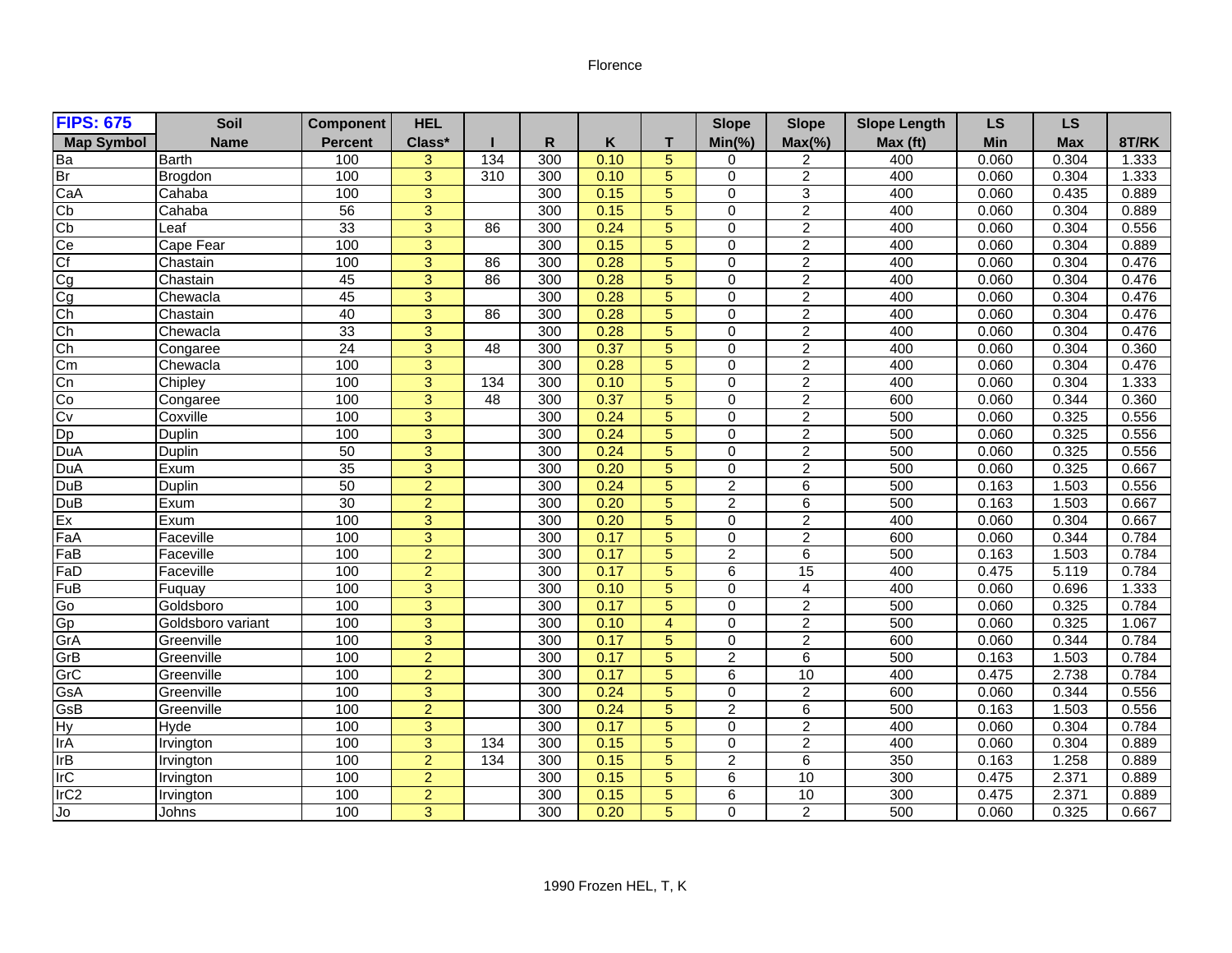## Florence

| <b>FIPS: 675</b>  | <b>Soil</b>         | <b>Component</b> | <b>HEL</b>     |                 |                  |      |                | <b>Slope</b>   | <b>Slope</b>    | <b>Slope Length</b> | <b>LS</b> | <b>LS</b>  |       |
|-------------------|---------------------|------------------|----------------|-----------------|------------------|------|----------------|----------------|-----------------|---------------------|-----------|------------|-------|
| <b>Map Symbol</b> | <b>Name</b>         | <b>Percent</b>   | Class*         |                 | R                | Κ    | т              | $Min(\% )$     | $Max(\% )$      | Max (ft)            | Min       | <b>Max</b> | 8T/RK |
| Ka                | Kalmia              | 100              | 3              |                 | 300              | 0.15 | 5              | 0              | 2               | 600                 | 0.060     | 0.344      | 0.889 |
| KeB               | Kenansville         | 100              | $\overline{3}$ |                 | 300              | 0.15 | $\overline{5}$ | $\overline{2}$ | $\overline{4}$  | 400                 | 0.163     | 0.696      | 0.889 |
| <b>KhD</b>        | Kershaw             | 100              | $\overline{2}$ | 310             | 300              | 0.10 | 5              | $\mathbf 0$    | 15              | 600                 | 0.060     | 6.269      | 1.333 |
| LaB               | Lakeland            | 100              | 3              | 134             | 300              | 0.10 | 5              | $\Omega$       | $\overline{6}$  | 600                 | 0.060     | 1.647      | 1.333 |
| LaD               | Lakeland            | 100              | $\overline{2}$ | 134             | 300              | 0.10 | 5              | 6              | 15              | 400                 | 0.475     | 5.119      | 1.333 |
| L <sub>s</sub>    | Leaf                | 100              | $\overline{3}$ | 86              | $\overline{300}$ | 0.24 | 5              | $\Omega$       | $\overline{c}$  | 400                 | 0.060     | 0.304      | 0.556 |
| Lt                | Lenoir              | 100              | $\overline{3}$ |                 | 300              | 0.37 | $\overline{5}$ | $\Omega$       | $\overline{2}$  | 500                 | 0.060     | 0.325      | 0.360 |
| LuB               | Lucy                | 100              | $\overline{2}$ |                 | 300              | 0.15 | 5              | $\Omega$       | 6               | 400                 | 0.060     | 1.344      | 0.889 |
| LuC               | Lucv                | 100              | $\overline{2}$ |                 | 300              | 0.15 | 5              | 6              | 10              | 300                 | 0.475     | 2.371      | 0.889 |
| Ly                | Lynchburg           | 100              | 3              | 86              | 300              | 0.20 | 5              | $\mathbf 0$    | $\overline{c}$  | 400                 | 0.060     | 0.304      | 0.667 |
| $\overline{L}$    | Lynn Haven          | 100              | $\overline{3}$ | 134             | 300              | 0.10 | 5              | $\Omega$       | $\overline{2}$  | 500                 | 0.060     | 0.325      | 1.333 |
| Ma                | Made land           | 100              | $\overline{2}$ |                 | 300              | 0.28 | 5              | $\Omega$       | $\overline{6}$  | 400                 | 0.060     | 1.344      | 0.476 |
| Mc                | <b>McColl</b>       | 100              | $\overline{3}$ | $\overline{86}$ | 300              | 0.24 | $\overline{5}$ | $\Omega$       | $\overline{2}$  | 400                 | 0.060     | 0.304      | 0.556 |
| Mp                | Mine pits and dumps | 100              | 1              |                 | 300              | 0.28 | 5              | 6              | 10              | 250                 | 0.475     | 2.164      | 0.476 |
| <b>NoA</b>        | Norfolk             | 100              | 3              |                 | $\overline{300}$ | 0.17 | 5              | $\mathbf 0$    | $\overline{2}$  | 600                 | 0.060     | 0.344      | 0.784 |
| <b>NoB</b>        | Norfolk             | 100              | $\overline{2}$ |                 | 300              | 0.17 | 5              | $\overline{c}$ | $\overline{6}$  | 500                 | 0.163     | 1.503      | 0.784 |
| <b>NrA</b>        | Norfolk variant     | 100              | 3              |                 | $\overline{300}$ | 0.10 | $\overline{5}$ | $\Omega$       | $\overline{2}$  | 600                 | 0.060     | 0.344      | 1.333 |
| On                | Olanta              | 100              | 3              | 134             | 300              | 0.10 | 5              | $\Omega$       | $\overline{2}$  | 500                 | 0.060     | 0.325      | 1.333 |
| OrA               | Orangeburg          | 100              | $\overline{3}$ |                 | 300              | 0.10 | $\overline{5}$ | $\mathbf 0$    | $\overline{2}$  | 600                 | 0.060     | 0.344      | 1.333 |
| OrB               | Orangeburg          | 100              | 3              |                 | 300              | 0.10 | 5              | 2              | 6               | 500                 | 0.163     | 1.503      | 1.333 |
| OrC               | Orangeburg          | 100              | $\overline{2}$ |                 | 300              | 0.10 | 5              | 6              | 10              | 400                 | 0.475     | 2.738      | 1.333 |
| OrD               | Orangeburg          | 100              | $\overline{1}$ |                 | 300              | 0.10 | 5              | 10             | $\overline{15}$ | 350                 | 0.968     | 4.788      | 1.333 |
| $\overline{Os}$   | Osier               | 100              | $\overline{3}$ |                 | 300              | 0.10 | $\overline{5}$ | $\mathbf 0$    | $\overline{2}$  | 400                 | 0.060     | 0.304      | 1.333 |
| Pa                | Pantego             | 100              | $\overline{3}$ |                 | 300              | 0.15 | $\overline{5}$ | $\Omega$       | $\overline{2}$  | 500                 | 0.060     | 0.325      | 0.889 |
| PIB               | Pocalla             | 100              | $\overline{3}$ | 134             | 300              | 0.15 | 5              | $\mathbf 0$    | $\overline{2}$  | 400                 | 0.060     | 0.304      | 0.889 |
| Pо                | Ponzer              | 100              | 3              |                 | 300              |      |                | $\mathbf 0$    | 1               | 500                 | 0.060     | 0.209      |       |
| Ra                | Rains               | 100              | $\overline{3}$ | 86              | 300              | 0.20 | 5              | $\mathbf 0$    | $\overline{2}$  | 500                 | 0.060     | 0.325      | 0.667 |
| Rd                | Rains variant       | 100              | $\overline{3}$ | 86              | 300              | 0.15 | $\overline{4}$ | $\Omega$       | $\overline{2}$  | 500                 | 0.060     | 0.325      | 0.711 |
| ReA               | <b>Red Bay</b>      | 100              | 3              |                 | 300              | 0.20 | 5              | $\mathbf 0$    | $\overline{2}$  | 600                 | 0.060     | 0.344      | 0.667 |
| ReB               | <b>Red Bay</b>      | 100              | $\overline{2}$ |                 | 300              | 0.20 | 5              | $\overline{c}$ | $\overline{6}$  | 500                 | 0.163     | 1.503      | 0.667 |
| Rm                | Rembert             | 100              | 3              | 56              | 300              | 0.24 | 5              | 0              | $\overline{2}$  | 400                 | 0.060     | 0.304      | 0.556 |
| Rs                | Rimini              | 100              | $\overline{2}$ | 310             | 300              | 0.10 | 5              | $\Omega$       | 6               | 500                 | 0.060     | 1.503      | 1.333 |
| Ru                | Rutlege             | 100              | 3              |                 | $\overline{300}$ | 0.17 | 5              | $\Omega$       | $\overline{2}$  | 450                 | 0.060     | 0.315      | 0.784 |
| SuC               | Sunsweet            | 100              | $\mathbf{1}$   |                 | 300              | 0.17 | 3              | 6              | 10              | 400                 | 0.475     | 2.738      | 0.471 |
| SuE               | Sunsweet            | 100              | 1              |                 | $\overline{300}$ | 0.17 | $\overline{3}$ | 10             | $\overline{25}$ | 350                 | 0.968     | 11.019     | 0.471 |
| Sw                | Swamp               | 100              | $\overline{3}$ |                 | 300              | 0.20 | 5              | $\mathbf 0$    | $\overline{2}$  | 500                 | 0.060     | 0.325      | 0.667 |
| TrB               | Troup               | 100              | $\overline{2}$ |                 | 300              | 0.10 | 5              | $\Omega$       | 6               | 600                 | 0.060     | 1.647      | 1.333 |
| TrD               | Troup               | 100              | $\overline{2}$ |                 | 300              | 0.10 | 5              | 6              | $\overline{15}$ | 500                 | 0.475     | 5.723      | 1.333 |
| VaA               | Varina              | 100              | 3              |                 | 300              | 0.15 | $\overline{4}$ | $\Omega$       | $\overline{2}$  | 500                 | 0.060     | 0.325      | 0.711 |